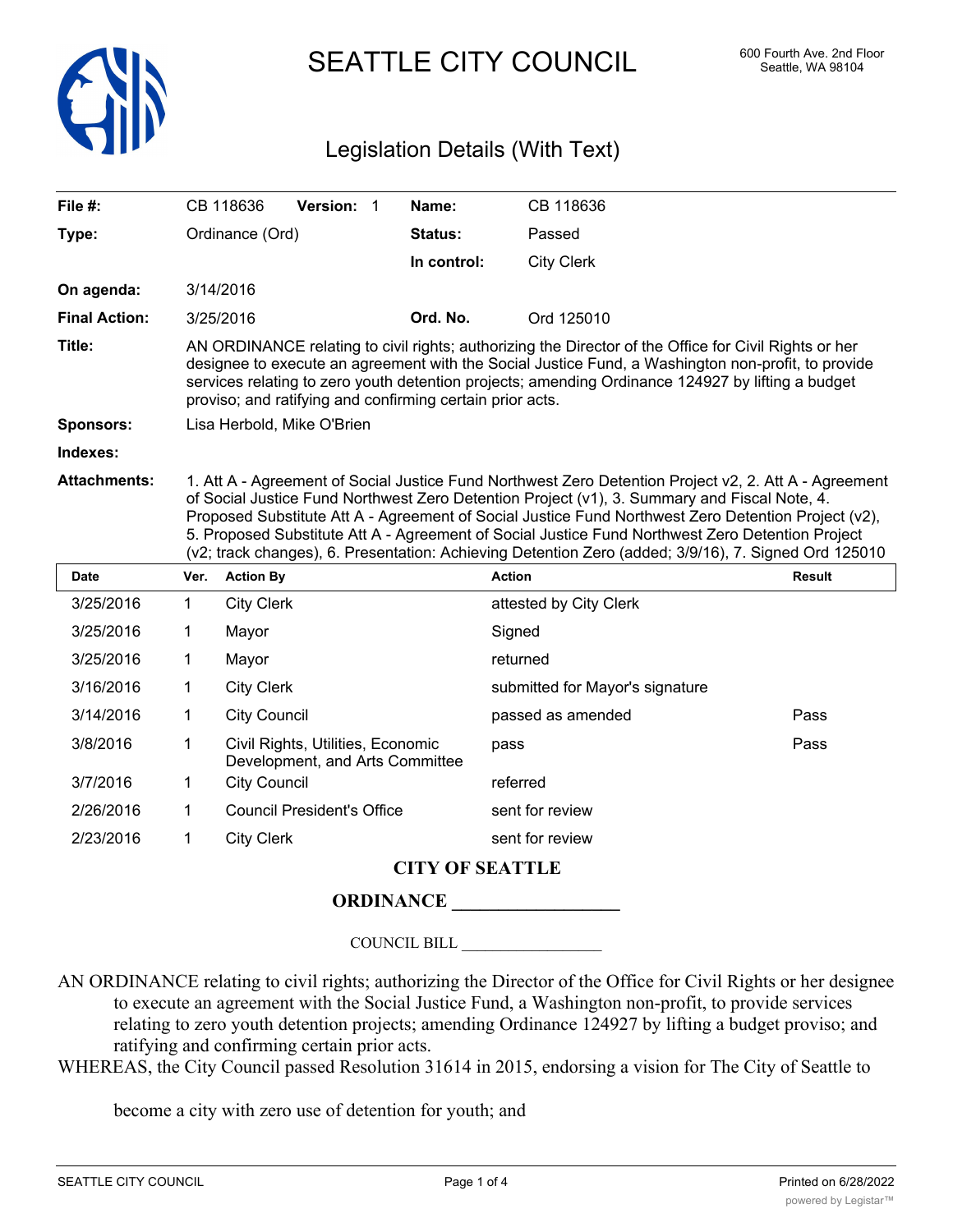- WHEREAS, The City of Seattle has developed a Race and Social Justice Initiative (RSJI) to implement its longstanding commitments to social justice and ending racism; and
- WHEREAS, the City's Office for Civil Rights (OCR) works to advance civil rights and end barriers to equity; and
- WHEREAS, Resolution 31614 requested that OCR develop a report that outlines a strategy for engaging City departments, including law enforcement, community members, anti-racist community-based agencies, and partner agencies in the development of the City's Action Plan; and
- WHEREAS, OCR completed this report and presented it to the City Council at its February 16, 2016, Council Briefing; and
- WHEREAS, as part of the City Council's 2016 budget process, the Council added \$600,000 to OCR's budget for work on Zero Youth Detention projects, and imposed a budget proviso requiring OCR to contract with the Social Justice Fund to administer a community-based competitive bid process to allocate funding towards youth detention alternative services and requiring OCR to contract with the organizations awarded funding through that process; and
- WHEREAS, the City Council now prefers that the Social Justice Fund contract directly with the organizations awarded the funding through the competitive bid process to provide the youth detention alternative services; and
- WHEREAS, OCR and the Social Justice Fund are now ready to commence with this important work; NOW, THEREFORE,

## **BE IT ORDAINED BY THE CITY OF SEATTLE AS FOLLOWS:**

Section 1. The Director of the Office for Civil Rights (OCR) or her designee is hereby authorized and directed to execute on behalf of The City of Seattle an agreement with the Social Justice Fund, a Washington non-profit corporation, in the form negotiated and accepted by the Executive, consistent with the material terms regarding scope of work and payment in the Agreement for Social Justice Fund Northwest Zero Detention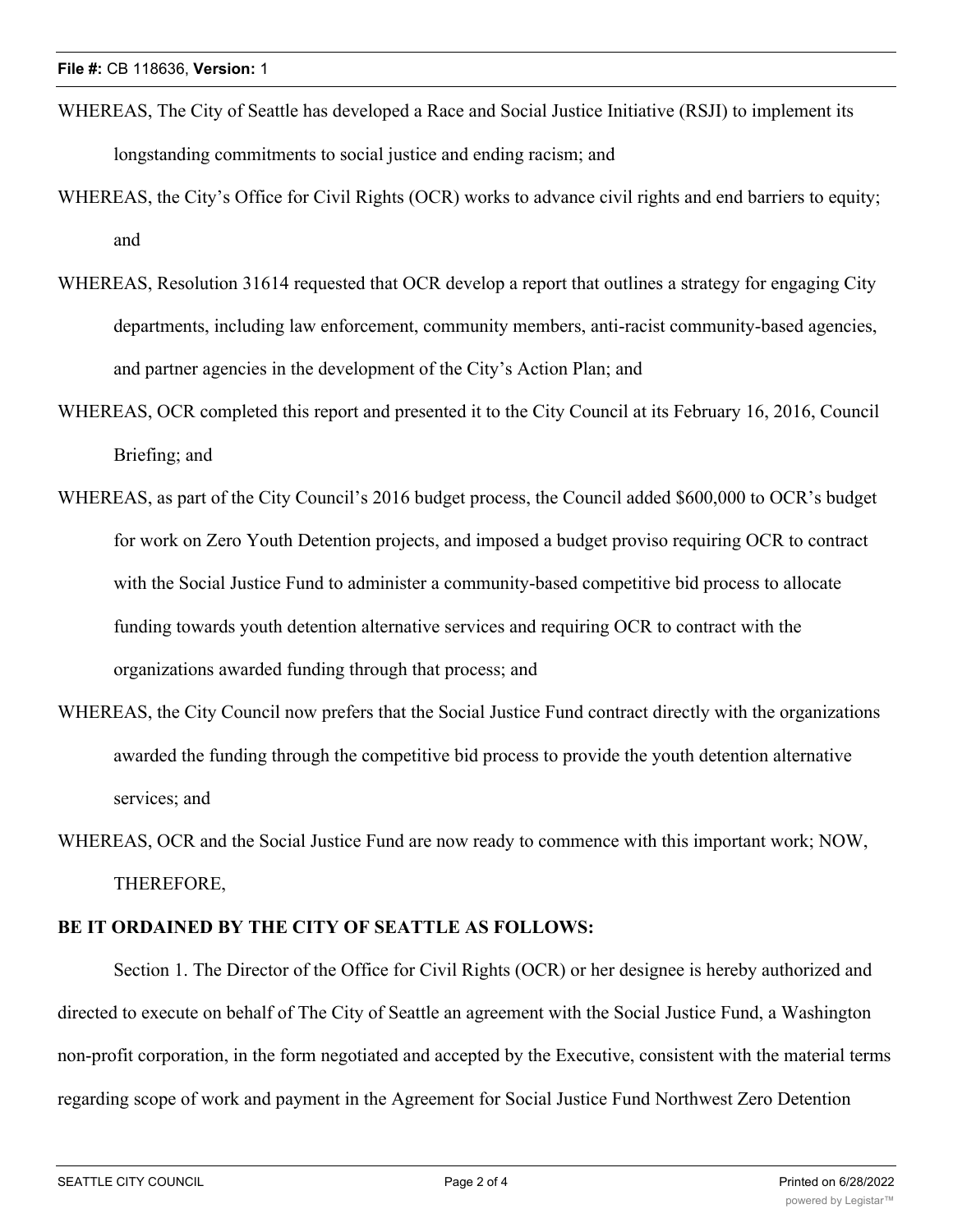Project attached to this legislation as Attachment A.

Section 2. The restrictions imposed by the following budget proviso are removed because the conditions in the proviso have been satisfied and they are no longer restrictions for any purpose, including those in Section 1 of Ordinance 124927:

| <b>Item</b> | <b>Department</b> | 2016 Green<br><b>Sheet</b> | <b>Proviso</b>                                                                                                                                                                                                                                                      | <b>Budget Control</b><br>Level |
|-------------|-------------------|----------------------------|---------------------------------------------------------------------------------------------------------------------------------------------------------------------------------------------------------------------------------------------------------------------|--------------------------------|
| 2.1         | Executive         | $34 - 1 - A - 2$           | "None of the money appropriated in<br>the 2016 budget for the Office for<br>Civil Rights (OCR) may be spent on a<br>contract with the Social Justice Fund<br>for Zero Detention Projects until the<br>City Council approves the proposed<br>contract by ordinance." | Civil Rights (00100-<br>X1R00) |

Section 3. Any act consistent with the authority of this ordinance taken after its passage but prior to its effective date is hereby ratified and confirmed.

Section 4. The change in the requirement for OCR to contract with the organizations awarded funding described in 2016 Green Sheet 34-1-A-2 to the requirement that Social Justice Fund contract with the selected organizations is approved.

Section 4. This ordinance shall take effect and be in force 30 days after its approval by the Mayor, but if not approved and returned by the Mayor within ten days after presentation, it shall take effect as provided by Seattle Municipal Code Section 1.04.020.

Passed by the City Council the day of the case of the 2016, and signed by me in open session in authentication of its passage this

\_\_\_\_\_ day of \_\_\_\_\_\_\_\_\_\_\_\_\_\_\_\_\_\_\_, 2016.